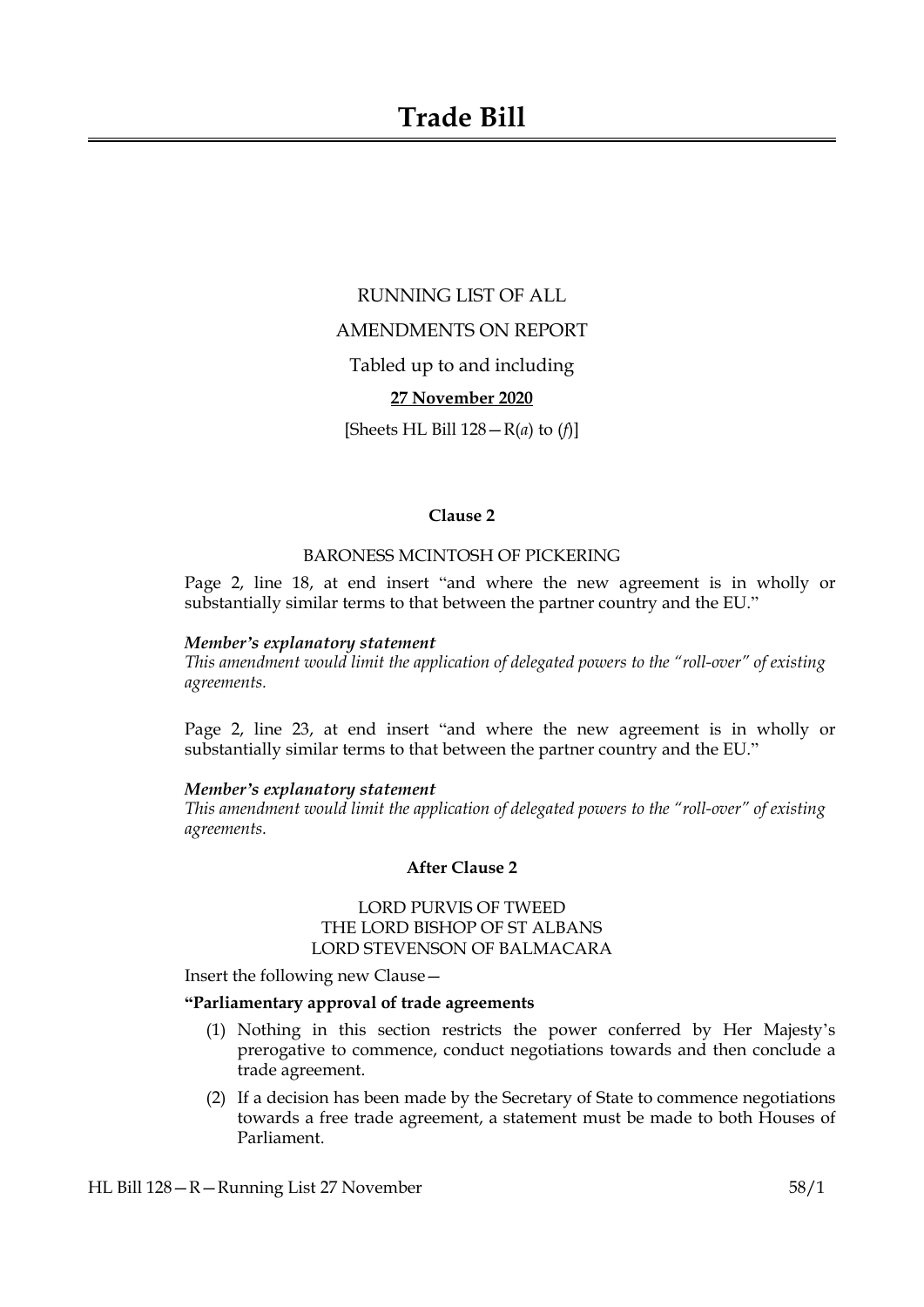- (3) Negotiations for that trade agreement may not proceed until the Secretary of State has laid draft negotiating objectives in respect of that agreement before Parliament, and a motion endorsing draft negotiating objectives has been approved by a resolution of each House of Parliament.
- (4) Prior to the draft negotiating objectives being laid, the Secretary of State must—
	- (a) consult each devolved authority on the content of the draft negotiating objectives, and
	- (b) produce a sustainability impact assessment including, but not limited to, an assessment of the impact of the proposed negotiating objectives on human, animal or plant life or health, animal welfare, environmental protection, human rights and equalities, and employment and labour.
- (5) A sustainability impact assessment under subsection  $(4)(b)$  must include -
	- (a) a statement on how the proposed trade agreement will advance the meeting of the Sustainable Development Goals; and
	- (b) a plan to maintain UK levels of statutory protection on the protection of human, animal or plant life or health, animal welfare, environmental protection, human rights and equalities, and employment and labour.
- (6) The Secretary of State must inform both Houses of Parliament, and any Select Committee charged by the relevant House with scrutinising trade negotiations in a manner and to an extent agreed with the Committee, of developments in the negotiations, but this does not affect the power of the Secretary of State to conduct negotiations as the Secretary of State considers appropriate.
- (7) For the purposes of subsection (6), "developments" means—
	- (a) a pause in negotiations;
	- (b) an ending of negotiations;
	- (c) the conclusion of a negotiated round of discussions;
	- (d) the decision to agree in principle an agreement; or
	- (e) other necessary aspects of the negotiations of which the Secretary of State considers it necessary to inform Parliament.
- (8) The United Kingdom may not become a signatory to a free trade agreement to which this section applies unless a draft of the agreement in the terms in which it is to be presented for signature by parties to the agreement has been laid before, and approved by, a resolution of each House of Parliament.
- (9) Before a Minister of the Crown moves a resolution to approve the text of a proposed free trade agreement in either House of Parliament, the Secretary of State must—
	- (a) consult each devolved authority on the text of the proposed agreement, and
	- (b) lay before Parliament an independent impact assessment of the agreement including, but not limited to, the requirements in subsection (4).
- (10) In this section—

"devolved authority" has the meaning given in section 4(1) of this Act;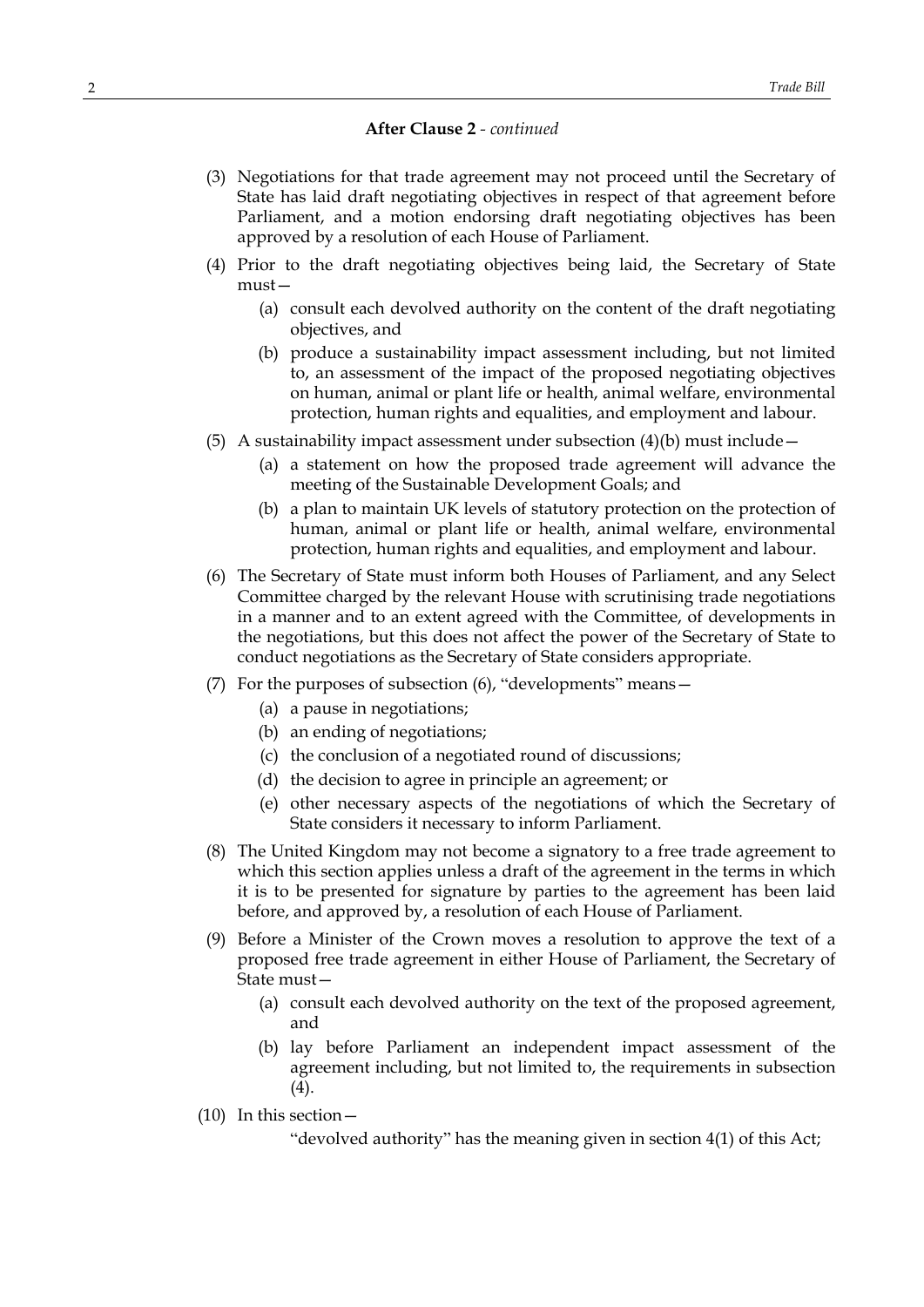"free trade agreement" means any agreement which is—

- (a) within the definition given in section 4(1) of this Act, and
- (b) an agreement between the United Kingdom and one or more partners that includes components that facilitate the trade of goods, services or intellectual property;

"UK levels of statutory protection" means levels of protection provided for by or under any—

- (a) primary legislation,
- (b) subordinate legislation, or
- (c) retained direct EU legislation,

which has effect in the United Kingdom, or the relevant part of the United Kingdom, on the date on which the sustainability impact assessment is produced."

BARONESS MCINTOSH OF PICKERING BARONESS HENIG BARONESS JONES OF MOULSECOOMB BARONESS RITCHIE OF DOWNPATRICK

Insert the following new Clause—

## **"Trade and Agriculture Commission**

- (1) A body corporate called the Trade and Agriculture Commission ("TAC") is established.
- (2) The TAC must establish criteria for maintaining standards equivalent to standards applied within the United Kingdom at the time of import for goods imported under a trade agreement between the United Kingdom and any other state.
- (3) When the Secretary of State is undertaking negotiations for an international trade agreement on behalf of the United Kingdom with another state, the Secretary of State must consider any advice given by the TAC for the purposes of ensuring that the international trade agreement does not reduce or compromise standards.
- (4) A Minister of the Crown may not lay a copy of an international trade agreement before Parliament under section 20(1) of the Constitutional Reform and Governance Act 2010 that contains provisions relating to the importation of goods into the United Kingdom unless Conditions A, B and C have been met.
- (5) Condition A is that the TAC has prepared a report assessing the extent to which the international trade agreement is likely to reduce the ability of the United Kingdom to maintain standards.
- (6) Condition B is that a Minister of the Crown has laid the report before Parliament.
- (7) Condition C is that each House of Parliament has agreed a motion, moved in accordance with subsection (8) by a Minister of the Crown, that the international trade agreement does not diminish standards within the meaning of this section.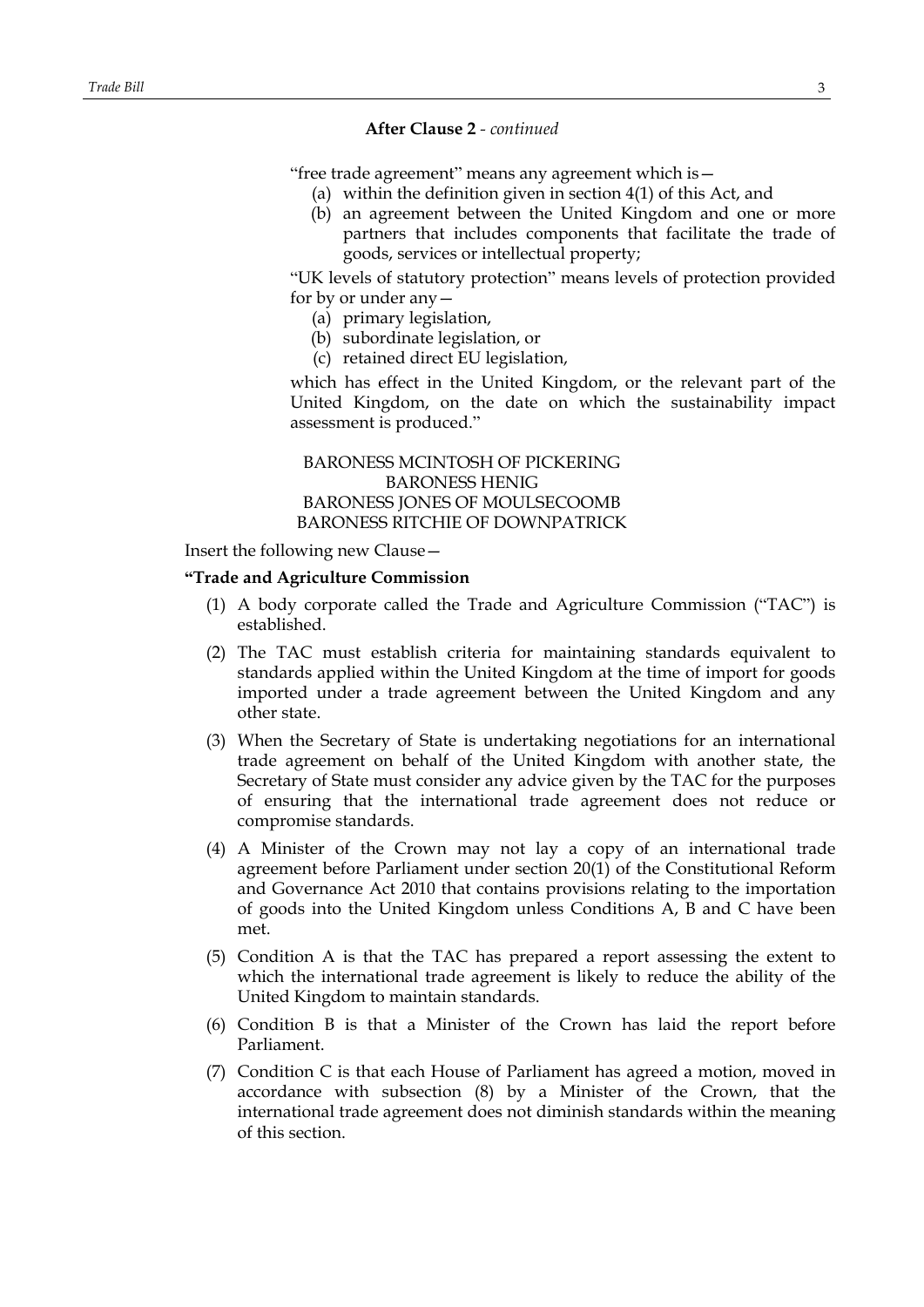- (8) So far as practicable, a Minister of the Crown must make arrangements for the motion mentioned in subsection (7) to be debated and voted on by each House of Parliament within a period of 42 days beginning with the day on which the report was laid under subsection (6).
- (9) In this section, "standards" means standards relating to  $-$ 
	- (a) animal welfare,
	- (b) protection of the environment,
	- (c) food safety, hygiene and traceability,
	- (d) plant health, and
	- (e) employment and human rights.
- (10) Schedule (*The Trade and Agriculture Commission*) makes further provision about the TAC."

# LORD COLLINS OF HIGHBURY LORD PURVIS OF TWEED LORD ALTON OF LIVERPOOL THE LORD BISHOP OF ST ALBANS

*This amendment replaces an amendment tabled in the name of Lord Collins of Highbury, published on daily sheet 128—R(c)*

Insert the following new Clause—

## **"Free trade agreements: determination on compliance with international obligations and state actions**

- (1) Before publishing the objectives and any initial impact assessments of a proposed trade agreement to be implemented under the Constitutional Reform and Governance Act 2010, the Government must conduct a risk assessment which considers whether the agreement would comply with the United Kingdom's international treaties and other obligations, with particular reference to human rights, and examines serious violations committed, or alleged to have been committed by the state or states who will be signatory to the proposed trade agreement.
- (2) The risk assessment under subsection (1) must be presented to the relevant Committees in both Houses of Parliament.
- (3) Before a trade agreement can be laid before Parliament under section 20(1) of the Constitutional Reform and Governance Act 2010 ("the CRAG procedure"), Ministers of the Crown must determine whether the trade agreement, if ratified, would be compliant with the United Kingdom's international obligations, with particular reference to human rights, and whether serious violations have been committed by the state or states of the signed trade agreement. Such a determination must be published and made available to the relevant Committees at the same time as they are requested to consider a signed trade agreement.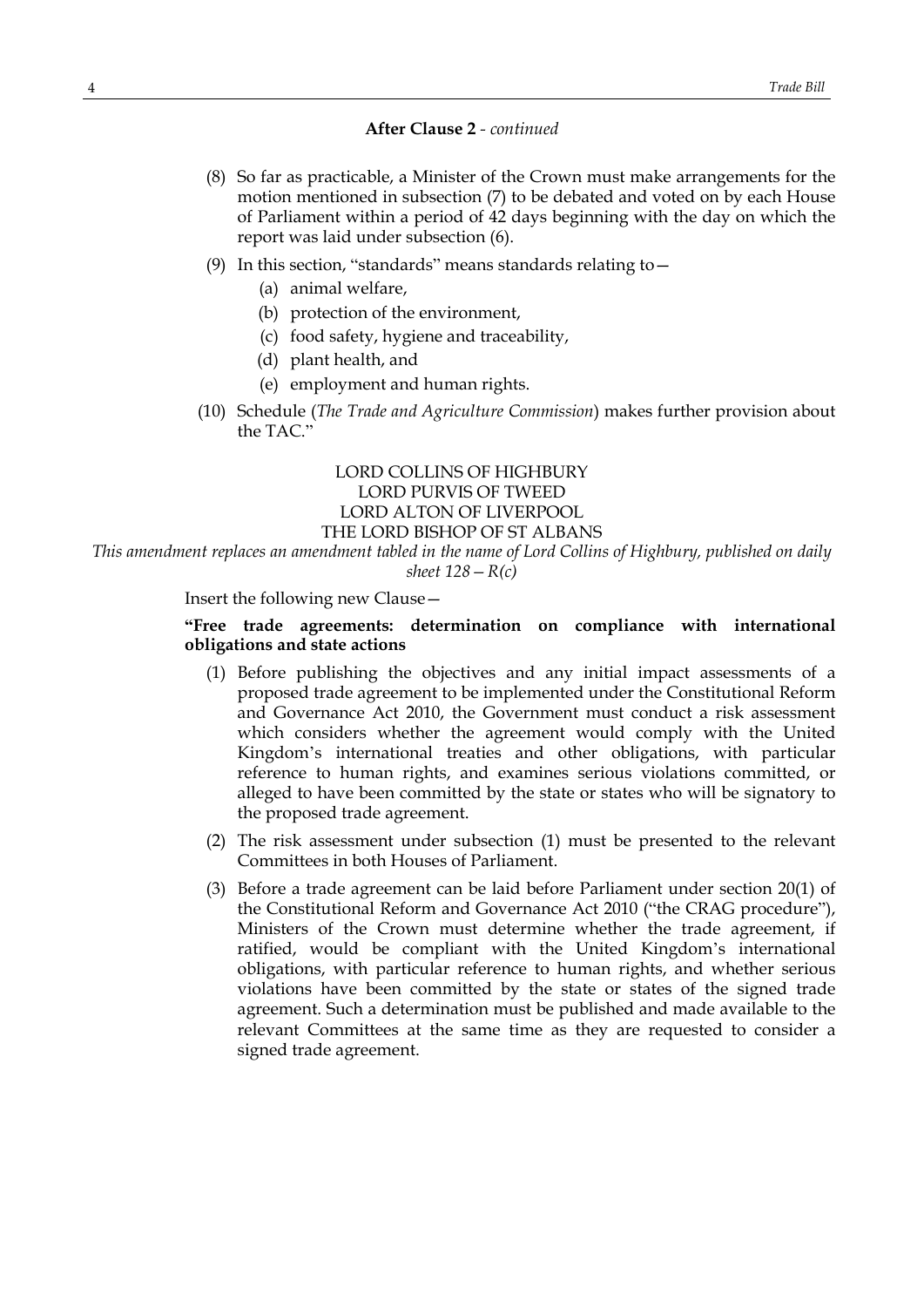- (4) The Government must present an annual report to the relevant Committees in both Houses of Parliament on the continuing compliance of trade agreements with the United Kingdom's international obligations, with particular reference to human rights, and which examines serious violations committed or alleged to have been committed by the state or states who are signatory to the trade agreement since it was signed. If breaches of the United Kingdom's international obligations or serious violations have taken place, Ministers of the Crown must make a determination on the continuation of a trade agreement.
- (5) In this section, "serious violations" include an activity by a state which would violate an individual's—
	- (a) right to life, including but not limited to genocide;
	- (b) right not to be subjected to torture or cruel inhuman or degrading treatment or punishment;
	- (c) right to be free from slavery and not to be held in servitude or required to perform forced or compulsory labour; or
	- (d) other major violations of human rights and fundamental freedoms as set out in relevant international human rights instruments, including the Universal Declaration on Human Rights and the International Covenant on Civil and Political Rights.
- (6) In this section, "trade agreement" refers to any agreement between the United Kingdom and one or more partners that includes components that facilitate the trade of goods, services or intellectual property, including but not limited to—
	- (a) free trade agreements as defined by section 4;
	- (b) Interim Association Agreements and Association Agreements;
	- (c) Economic Partnership Agreements;
	- (d) Interim Partnership Agreements;
	- (e) Stabilisation and Association Agreements;
	- (f) Global Agreements;
	- (g) Economic Area Agreements;
	- (h) Cooperation Agreements;
	- (i) Comprehensive Economic and Trade Agreements;
	- (j) Association Agreements with strong trade component;
	- (k) Transatlantic Trade and Investment Partnerships; and
	- (l) Investment Protection Agreements."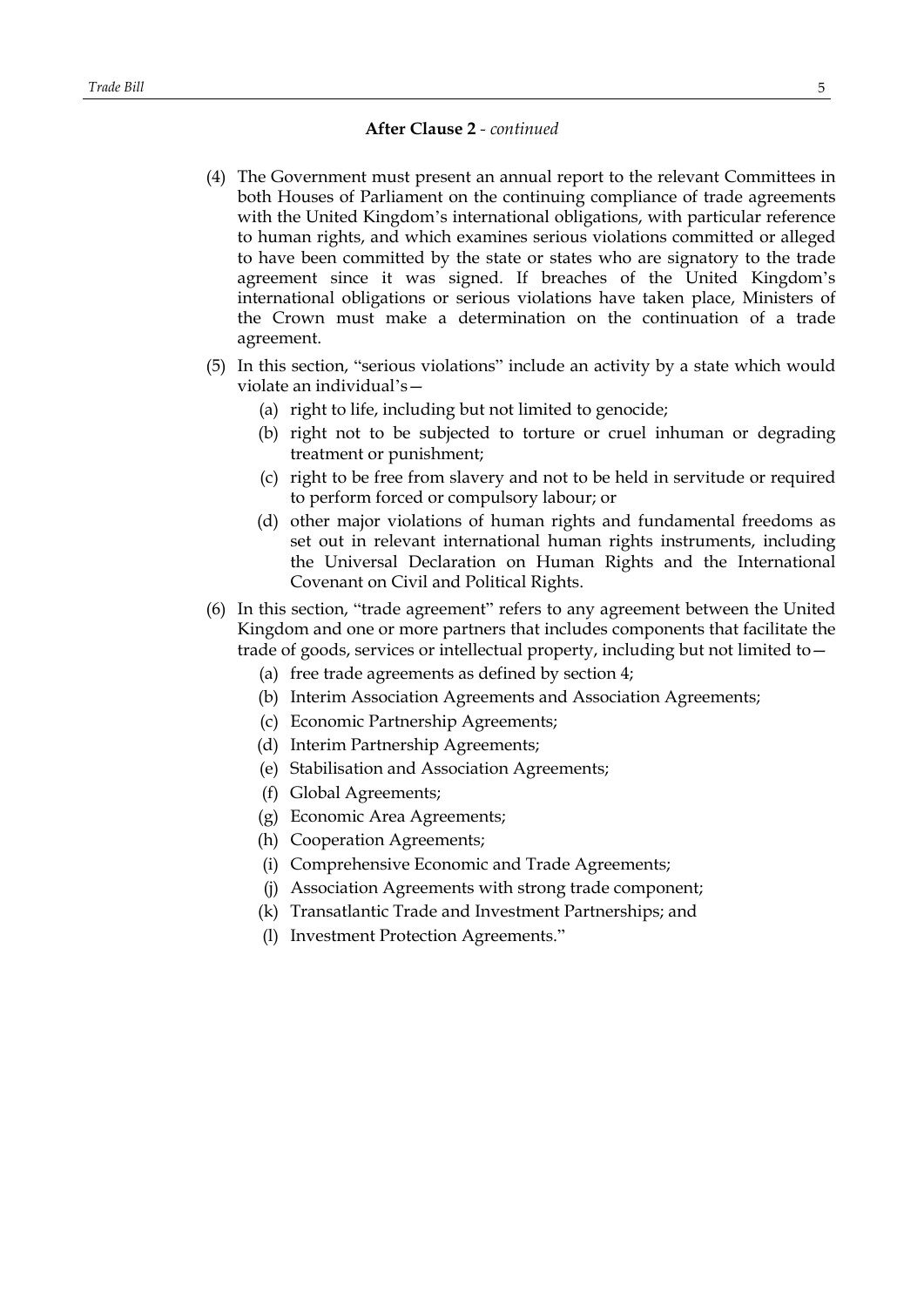# LORD ALTON OF LIVERPOOL BARONESS KENNEDY OF THE SHAWS LORD FORSYTH OF DRUMLEAN BARONESS FALKNER OF MARGRAVINE

Insert the following new Clause—

## **"Agreements with states accused of committing genocide**

- (1) International bilateral trade agreements are revoked if the High Court of England and Wales makes a preliminary determination that they should be revoked on the ground that another signatory to the relevant agreement represents a state which has committed genocide under Article II of the United Nations Convention on the Prevention and Punishment of the Crime of Genocide, following an application to revoke an international bilateral trade agreement on this ground from a person or group of persons belonging to a national, ethnic, racial or religious group, or an organisation representing such a group, which has been the subject of that genocide.
- (2) This section applies to genocides which occur after this section comes into force, and to those considered by the High Court to have been ongoing at the time of its coming into force."

# LORD BLENCATHRA LORD ALTON OF LIVERPOOL

Insert the following new Clause—

#### **"Agreements with states accused of committing human rights abuses**

- (1) International trade agreements are revoked if the High Court of England and Wales makes a preliminary determination that they should be revoked on the ground that another signatory to the relevant agreement represents a state which has committed any abuses of the human rights listed in Schedule ( *Human rights*), following an application to revoke an international trade agreement on this ground from a person or group of persons or an organisation which has reasonable grounds for believing that such human rights abuses took place.
- (2) This section applies to human rights abuses which occur after this section comes into force, and to those considered by the High Court to have been ongoing at the time of its coming into force.
- (3) The Minister may by regulations amend the list of human rights abuses listed in Schedule (*Human rights*).
- (4) Regulations under this section are subject to the affirmative resolution procedure."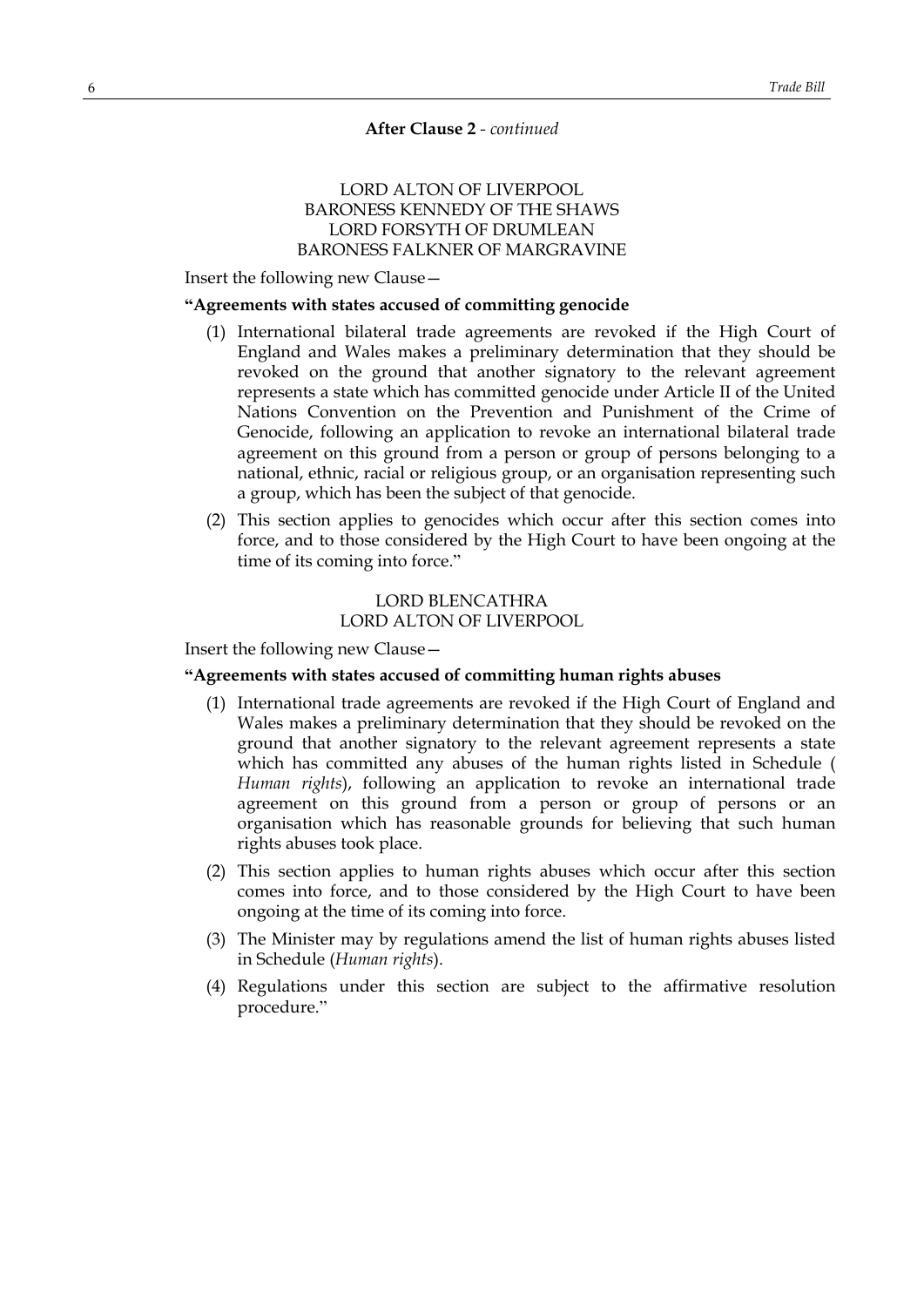# BARONESS THORNTON LORD FREYBERG LORD PATEL LORD FOX

Insert the following new Clause—

**"International trade agreements: health, care or publicly funded data processing services and IT systems in connection with the provision of health and care**

- (1) Regulations under section 2(1) may make provision for the purpose of implementing an international trade agreement only if the conditions in subsections (2), (3) and (4) are met in relation to the application of that agreement in any part of the United Kingdom.
- (2) The condition in this subsection is that no provision of that international trade agreement in any way undermines or restricts the ability of an appropriate authority—
	- (a) to provide a comprehensive publicly funded health service free at the point of delivery,
	- (b) to protect the employment rights or terms and conditions of employment for public sector employees and those working in publicly funded health or care sectors,
	- (c) to regulate and maintain the quality and safety of health or care services,
	- (d) to regulate and maintain the quality and safety of medicines and medical devices,
	- (e) to regulate and control the pricing and reimbursement systems for the purchase of medicines or medical devices,
	- (f) to provide health data processing services and IT systems for commissioners, analysts and clinicians in relation to patient data, public health data and publicly provided social care data relating to UK citizens, or
	- (g) to regulate and maintain the level of protection afforded in relation to patient data, public health data and publicly provided social care data relating to UK citizens.
- (3) The condition in this subsection is that the agreement—
	- (a) explicitly excludes application of any provision within that agreement to publicly funded health or care services,
	- (b) explicitly excludes provision for any Investor-State Dispute Settlement (ISDS) clause that provides, or is related to, the delivery of public services, health care, care or public health,
	- (c) explicitly excludes provision for any Investor-State Dispute Settlement (ISDS) clause regarding data access and processing in relation to patient and public health data for the purposes of research, planning and innovation,
	- (d) explicitly excludes the use of any negative listing, standstill or ratchet clause that provides, or is related to, the delivery of public services, health care, care or public health,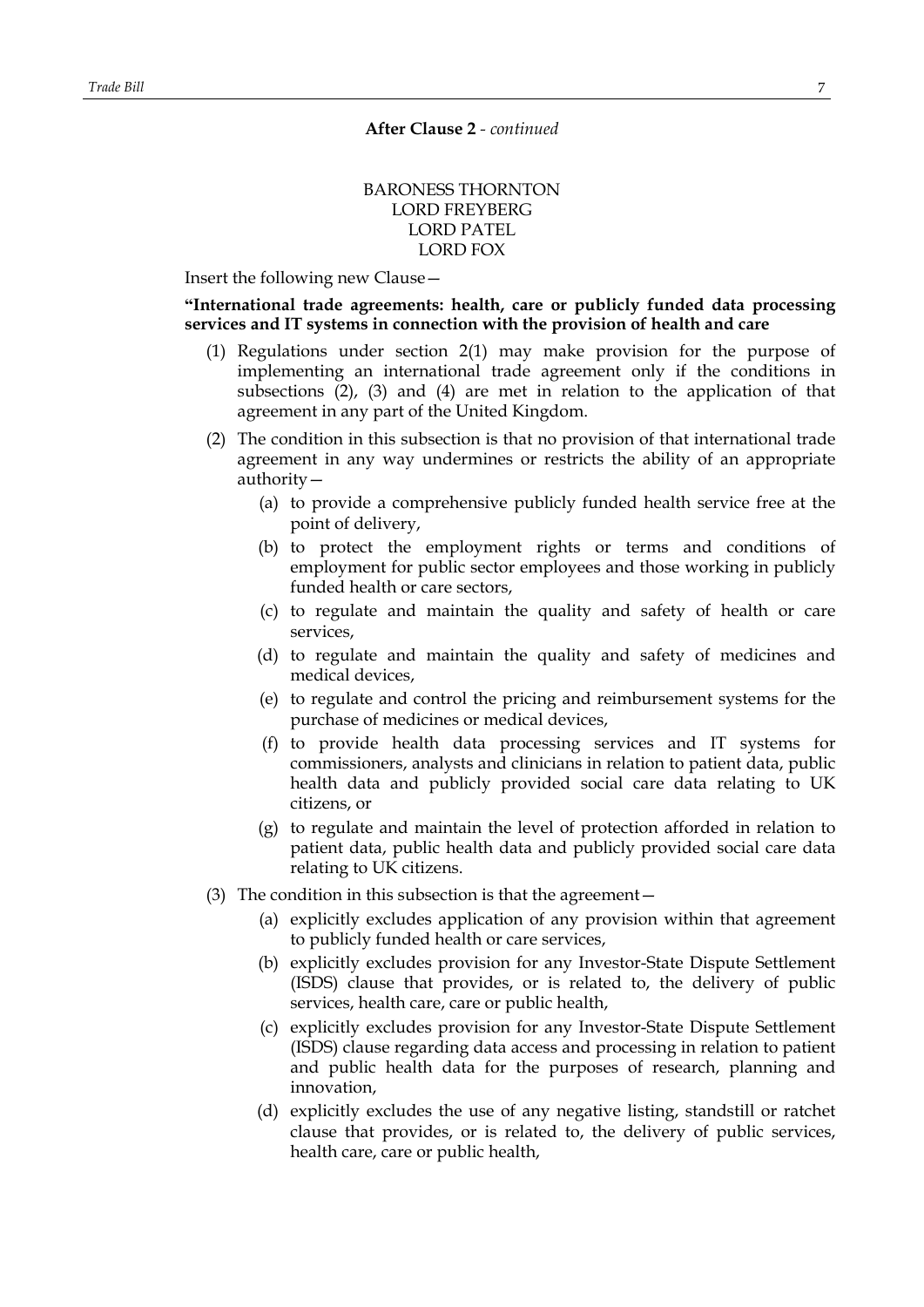- (e) contains explicit recognition that an appropriate authority (within the meaning of section 4) has the right to enact policies, legislation and regulation which protect and promote health, public health, social care and public safety in health or care services, and
- (f) prohibits the sale of patient data, public health data and publicly provided social care data.
- (4) The condition in this subsection is that the agreement explicitly allows, in the case of any traded algorithm or data-driven technology which could be deployed as a medical device, for the methodology for processing sensitive data to be independently audited or scrutinised for potential harm by an appropriate regulatory body in the United Kingdom where it relates to trade in medical algorithms, technology or devices.
- (5) For the purposes of this section—

"negative listing" means a listing only of exceptions, exclusions or limits to commitments made by parties to the agreement;

"ratchet" in relation to any provision in an agreement means any provision whereby a party, if (after the agreement has been ratified) it has unilaterally removed a barrier in an area where it had made a commitment before the agreement was ratified, may not reintroduce that barrier; and

"standstill" in relation to any provision in an agreement means any provision by which parties list barriers which are in force at the time that they sign the agreement and undertake not to introduce any new barriers."

# *Member's explanatory statement*

*This new Clause would aim to protect the NHS, health, care or publicly funded data processing services and IT systems in connection with the provision of health and care in other parts of the UK from any form of control from outside the UK through trade agreements.*

## LORD LANSLEY

Insert the following new Clause—

## **"Ratification of international trade agreements and treaties**

- (1) The Constitutional Reform and Governance Act 2010 is amended as follows.
- (2) In section 20 (treaties to be laid before Parliament before ratification), after subsection  $(1)(b)$  insert –
	- "(ba) where the treaty is an international trade agreement as defined in the Trade Act 2020—
		- (i) a Minister of the Crown has published an analysis of the requirement for the treaty to be implemented through changes to domestic legislation, and
		- (ii) where changes to domestic legislation would be required as described in the analysis under paragraph  $(ba)(i)$ , the necessary legislation has been laid in the form of a statutory instrument or the necessary primary legislation has been enacted,".
- (3) In section 21 (extension of 21 sitting day period), after subsection (2) insert—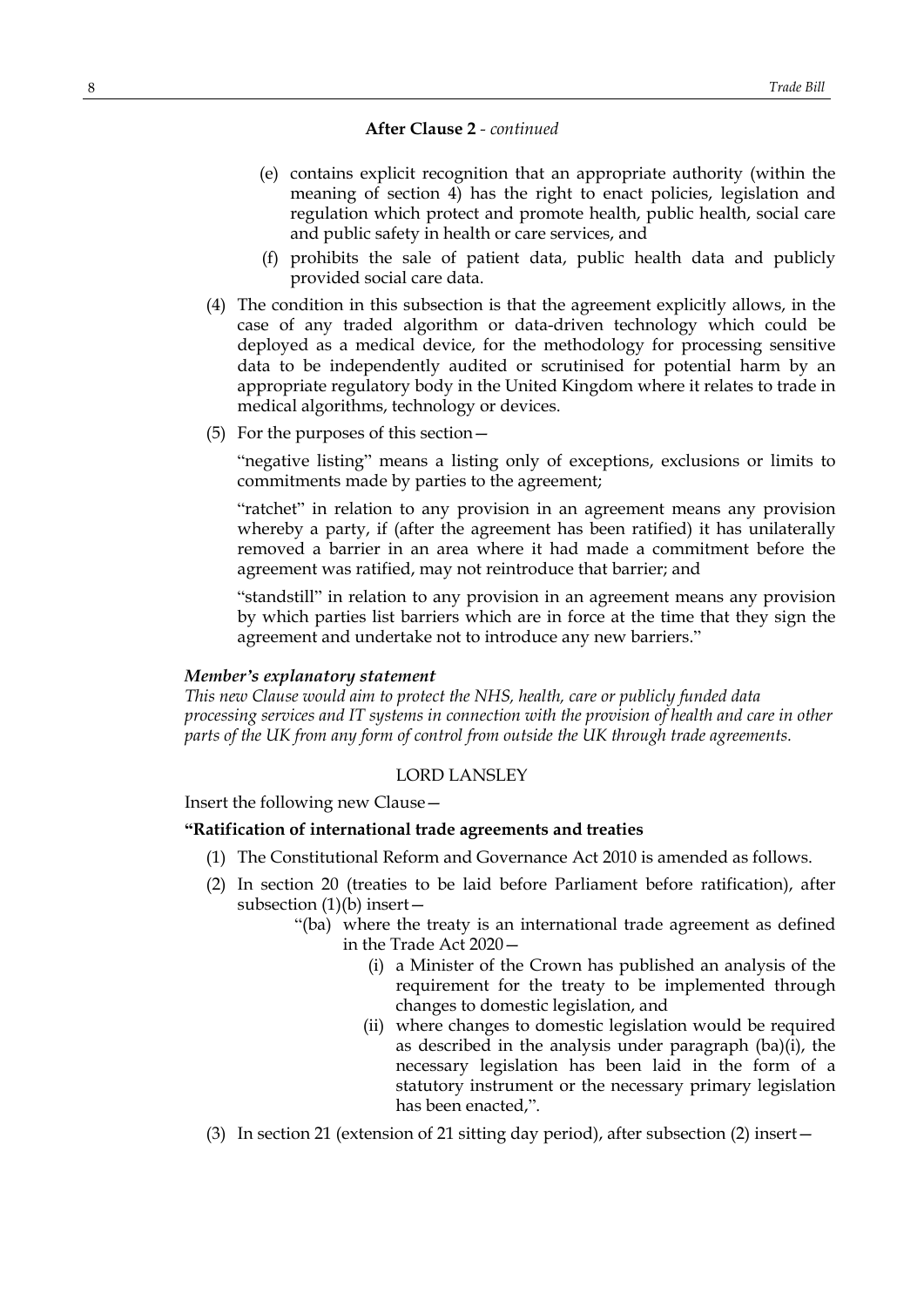"(2A) Where a relevant Committee of either House of Parliament has recommended that a treaty constituting an international trade agreement as defined by the Trade Act 2020 should be debated in that House, the Minister of the Crown must ensure that the period does not expire before that debate has taken place.""

#### **Clause 6**

## BARONESS MCINTOSH OF PICKERING

Page 4, line 17, leave out from "assistance" to end of line 18 and insert "may be requested under subsection (1) regarding—"

#### Page 4, line 22, at end insert ", and

(c) any other matter within the remit or functions of the TRA."

#### *Member's explanatory statement*

*This amendment, together with that to page 4, line 17 in the name of Baroness McIntosh of Pickering, would focus the limits of a request to matters of international trade on which it would be appropriate for the TRA to provide advice.*

Page 4, line 24, after "TRA" insert "regarding the scope of the request"

#### *Member's explanatory statement*

*The amendment would clarify the purpose of the initial consultation before proceeding to a request under clause 6(1).*

# **After Clause 10**

## LORD LANSLEY

Insert the following new Clause—

#### **"International disputes**

In section 32 of the Taxation (Cross-border Trade) Act 2018 (regulations etc), subsection (3), at the end insert—

"(d) regulations under section 15 (international disputes etc).""

#### *Member's explanatory statement*

*This new Clause would amend the Taxation (Cross-border Trade) Act 2018 to require that, where the Secretary of State proposes tariff increases in pursuance of an international dispute (not as a trade remedy), such a regulation must be made subject to an affirmative procedure.*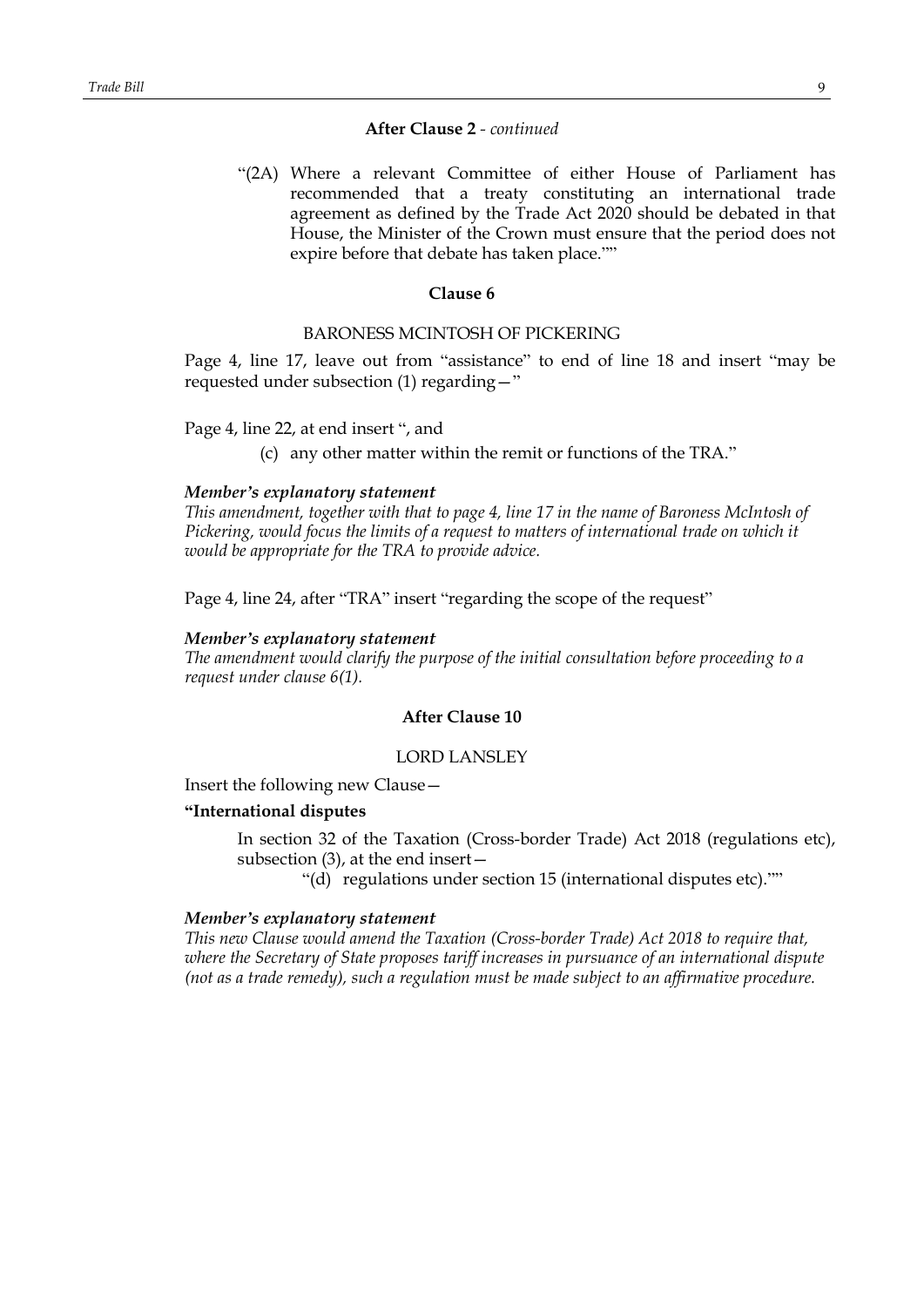# **Before Schedule 1**

# BARONESS MCINTOSH OF PICKERING BARONESS HENIG BARONESS JONES OF MOULSECOOMB BARONESS RITCHIE OF DOWNPATRICK

#### Insert the following new Clause—

#### "THE TRADE AND AGRICULTURE COMMISSION

# *Status*

- 1 (1) The TAC is not to be regarded—
	- (a) as the servant or agent of the Crown, or
	- (b) as enjoying any status, immunity or privilege of the Crown.
	- (2) The TAC's property is not to be regarded—
		- (a) as the property of the Crown, or
		- (b) as property held on behalf of the Crown.

#### *Membership*

- 2 (1) The TAC is to consist of—
	- (a) a Chair appointed by the Secretary of State,
	- (b) other non-executive members appointed by the Secretary of State,
	- (c) a chief executive appointed by the Chair with the approval of the Secretary of State or, if the first Chair has not been appointed, by the Secretary of State, and
	- (d) other executive members appointed by the Chair.
	- (2) The Secretary of State must consult the Chair before appointing the other non-executive members.
	- (3) The Secretary of State and the Chair must ensure, so far as practicable, that the number of non-executive members is at all times greater than the number of executive members.

## *Terms of appointment and tenure of members*

- 3 A person holds and vacates office as a member of the TAC in accordance with the terms and conditions of the person's appointment.
- 4 The terms and conditions of a person's appointment as a non-executive member of the TAC are to be determined by the Secretary of State; but that is subject to the following provisions of this Schedule.
- 5 The terms and conditions of a person's appointment as an executive member of the TAC are to be determined by the Chair with the approval of the Secretary of State; but that is subject to the following provisions of this Schedule.
- 6 The terms and conditions of a person's appointment may cover, among other things—
	- (a) the period for which the person is to hold office;
	- (b) the person's eligibility for re-appointment;
	- (c) circumstances in which a person's membership may be suspended.
- 7 A person may resign from office as a non-executive member of the TAC by notifying the Secretary of State.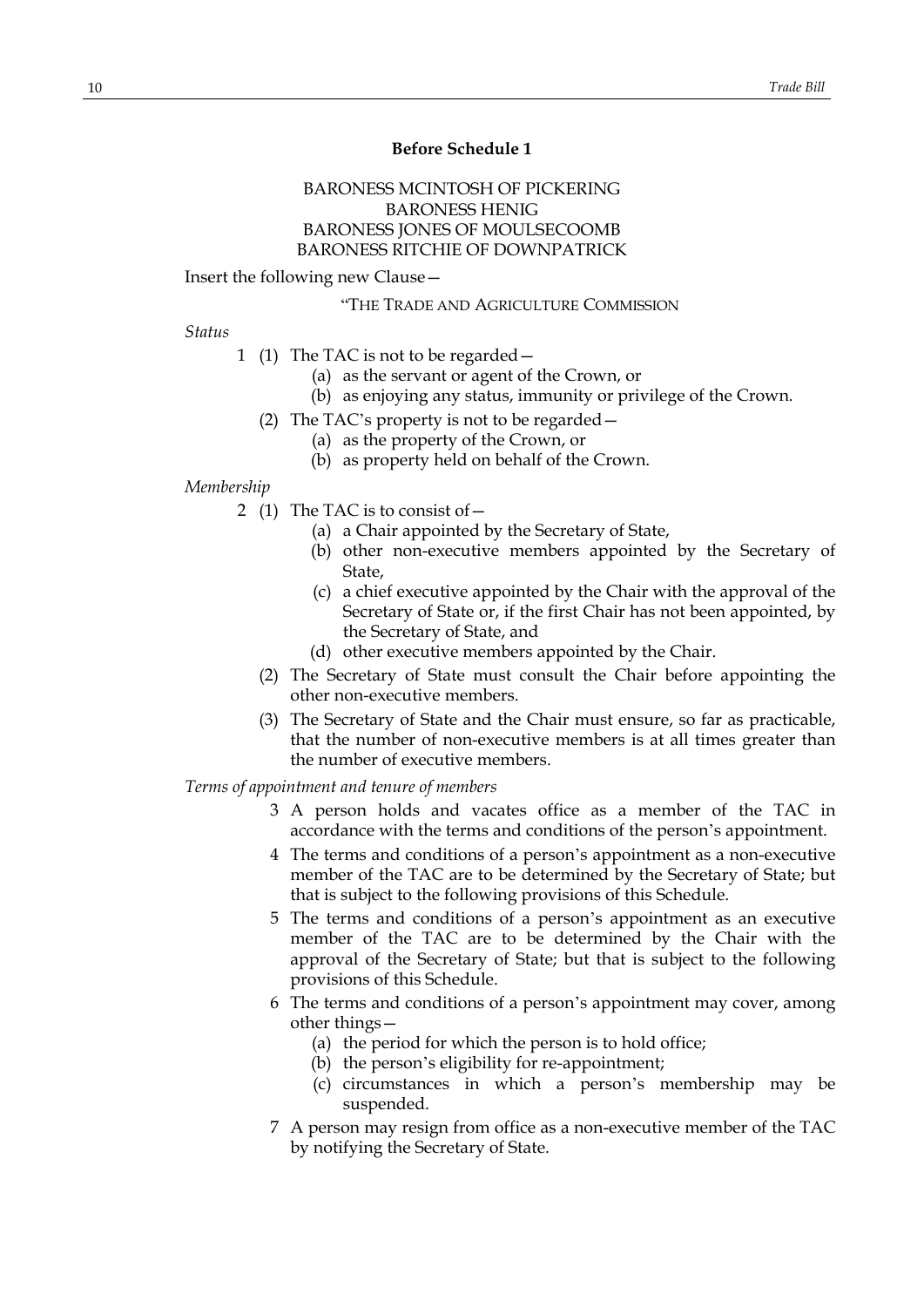# **Before Schedule 1** *- continued*

- 8 A person may resign from office as an executive member of the TAC by notifying the Chair.
- 9 The Secretary of State may remove a person from office as a nonexecutive member of the TAC if, in the opinion of the Secretary of State, the person is unable or unfit to carry out the functions of the office.
- 10 The Chair may remove a person from office as an executive member of the TAC if, in the opinion of the Chair, the person is unable or unfit to carry out the functions of the office.

#### *Procedure*

- 11 The TAC may determine its own procedure and the procedure of any TAC committee (including quorum).
- 12 The validity of any proceedings of the TAC is not affected by a vacancy or defective appointment.

# *Other provision*

- 13 The Secretary of State may by regulations make other provision about the TAC including provision about—
	- (a) staffing;
	- (b) remuneration of members and staff;
	- (c) delegation of functions;
	- (d) funding;
	- (e) accounts and reporting.
- 14 A statutory instrument containing regulations under paragraph 13 may not be made unless a draft of the instrument has been laid before and approved by a resolution of each House of Parliament."

# LORD BLENCATHRA LORD ALTON OF LIVERPOOL

Insert the following new Schedule—

"HUMAN RIGHTS

The right to life

Freedom from torture

Freedom from slavery

The right to liberty

The right to a fair trial

The right not to be punished for something that was not against the law at the time

The right to respect for family and private life

Freedom of thought, conscience and religion

Freedom of expression

Freedom of assembly

The right to marry and start a family

The right not to be discriminated against in respect of these rights